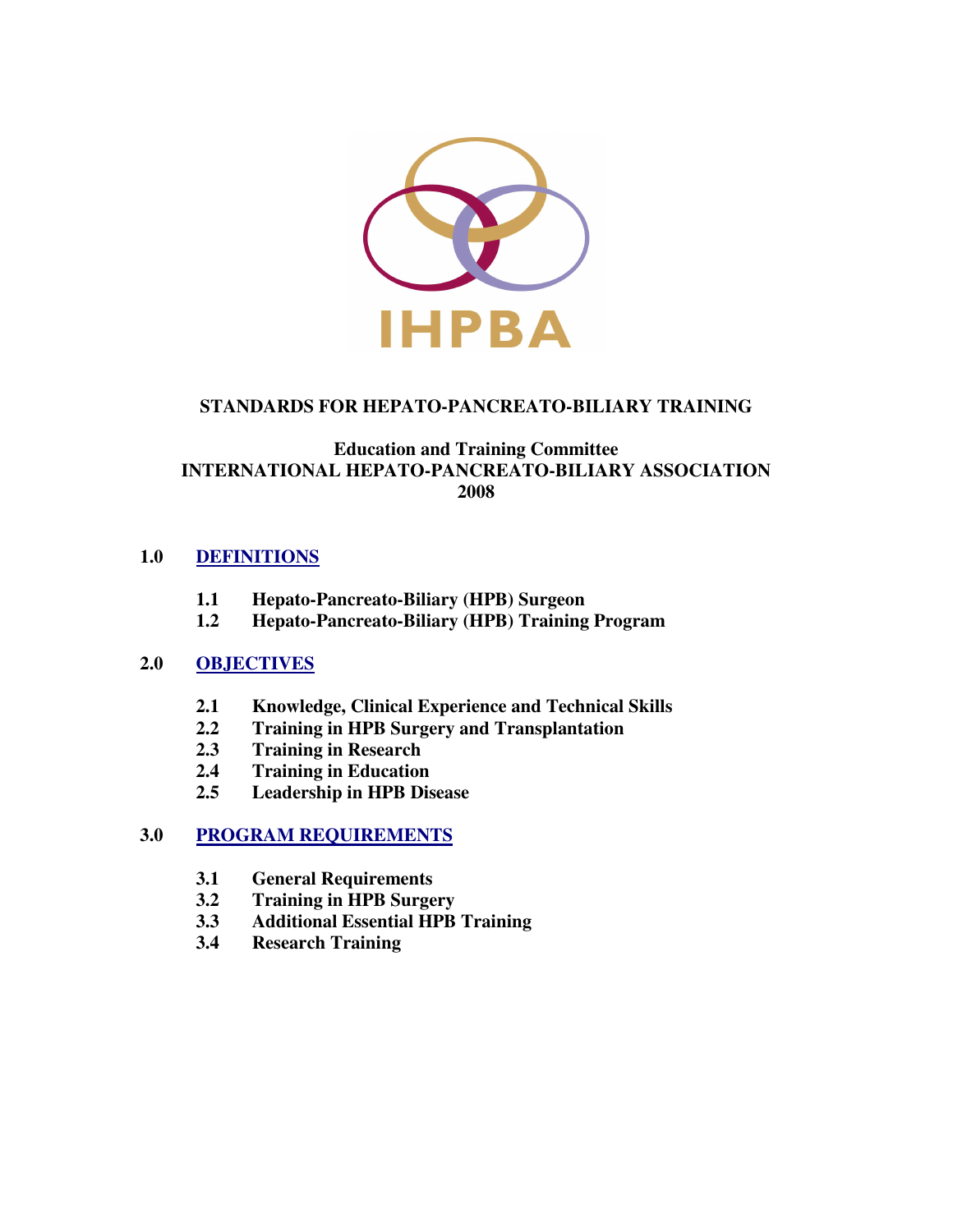#### **1.0 DEFINITIONS**

#### **1.1 Hepato-Pancreato-Biliary (HPB) Surgeon**

1.11 An HPB surgeon is an expert surgeon who has obtained additional training and experience in the multidisciplinary approach to the diagnosis, treatment, and rehabilitation of HPB patients and devotes a major portion of his or her professional practice to these activities as well as HPB education and advancement of knowledge in the field.

## **1.2 Hepato-Pancreato-Biliary (HPB) Training Program**

1.21 An HPB training program should provide core knowledge and expertise to prepare its graduates to be expert HPB surgeons who interact with a multidisciplinary team to provide comprehensive care for HPB patients as well as leadership in the surgical, medical and lay communities in matters pertaining to HPB disease.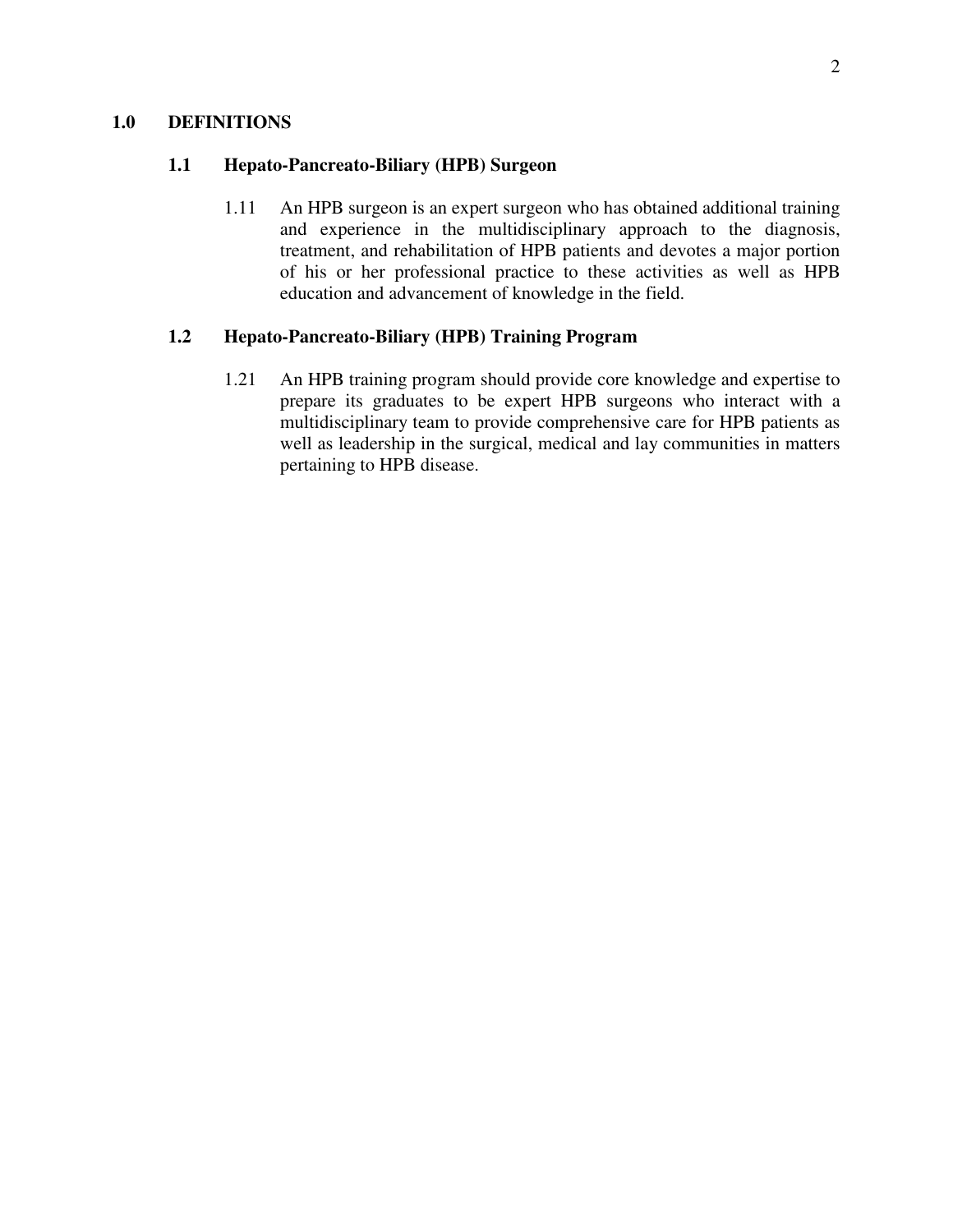#### **2.0 OBJECTIVES**

An HPB Fellowship Training Program should provide fellows with the following:

#### **2.1 Knowledge, Clinical Experience and Technical Skills**

- 2.1.1 Knowledge, clinical experience and technical skills to provide comprehensive, state-of-the-art care to HPB patients.
- 2.1.2 Knowledge and experience in the interpretation of HPB imaging studies, including ultrasound, computerized tomography, magnetic resonance imaging, cholangiography, pancreatography, and angiography.
- 2.1.3 Knowledge and experience to determine disease stage and natural history as well as treatment options for individual HPB patients at the time of diagnosis and throughout the course of the disease.
- 2.1.4 Broad knowledge of nonsurgical treatment options including endoscopic, interventional radiologic, oncologic and medical therapies. This requirement includes an understanding of disease biology, indications for and complications of multimodality therapy.
- 2.1.5 Experience and technical skill in performing complex HPB operations, including new techniques.
- 2.1.6 Experience and technical skill in performing palliative surgical procedures and knowledge of nonsurgical palliative options.
- 2.1.7 Knowledge of HPB tumor biology, epidemiology, tumor markers and tumor pathology.

### **2.2 Training in HPB Surgery and Transplantation**

- 2.2.1 A minimum of 12 months of clinical training in the surgical management of HPB patients is required for training in HPB surgery.
- 2.2.2 If liver transplantation is included, a minimum of 24 months of clinical training is required for training in HPB surgery and transplantation.
- 2.2.3 Each HPB surgery fellow must participate in the critical or key portions of a minimum of 100 major HPB operative procedures. This operative experience may be graded; however, at the completion of the fellowship the HPB fellow is expected to be able to perform major HPB operations independently. Minimum numbers for specific disease-site categories are:

| Pancreatic operations            | $-30$ |
|----------------------------------|-------|
| Hepatic operations               | $-25$ |
| Complex biliary operations $-20$ |       |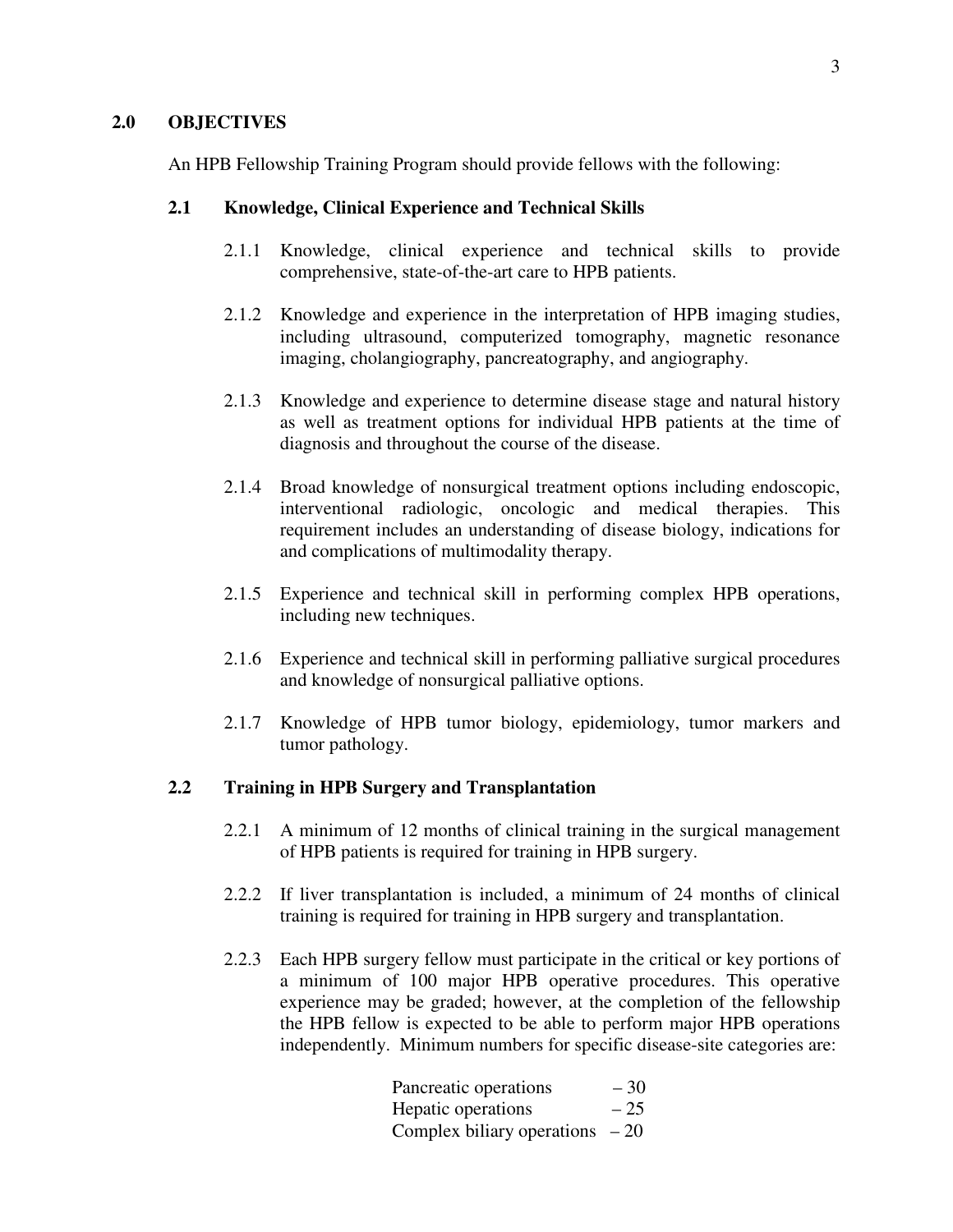With respect to these minimum case numbers:

- 2.2.3.1 Experience in each of the three HPB operation categories is required.
- 2.2.3.2 Experience in minor procedures such as liver biopsy, pancreatic biopsy and cholecystectomy are expected but are not considered to be major HPB operative procedures.
- 2.2.3.3 Experience in intraoperative ultrasound is required.
- 2.2.3.4 Experience in tumor ablation is required.
- 2.2.3.5 Experience in minimally invasive HPB staging is required, and experience in minimally invasive HPB surgical procedures is highly desirable.
- 2.2.3.6 Experience in transabdominal ultrasound as well as percutaneous or endoscopic diagnostic or therapeutic procedures is not required.
- 2.2.3.7 Each HPB surgery fellow must document his or her operative experience.
- 2.2.3.8 Experience in liver transplantation is not required for training in HPB surgery.
- 2.2.4 If additional training in liver transplantation is being sought, each HPB surgery fellow must participate in the critical or key portions of a minimum of 50 transplant procedures including the following minimums:

Liver transplant  $-30$ Donor procurement  $-25$ 

This operative experience may be graded; however, at the completion of the fellowship the HPB fellow receiving additional training in liver transplantation is expected to be able to perform organ procurement and liver transplantation independently.

#### **2.3 Training in Research**

- 2.3.1 Knowledge of the design and implementation of a prospective data base.
- 2.3.2 Knowledge of the design and conduct of prospective clinical trials.
- 2.3.3 Knowledge of the interface between basic science and clinical care to facilitate translational research.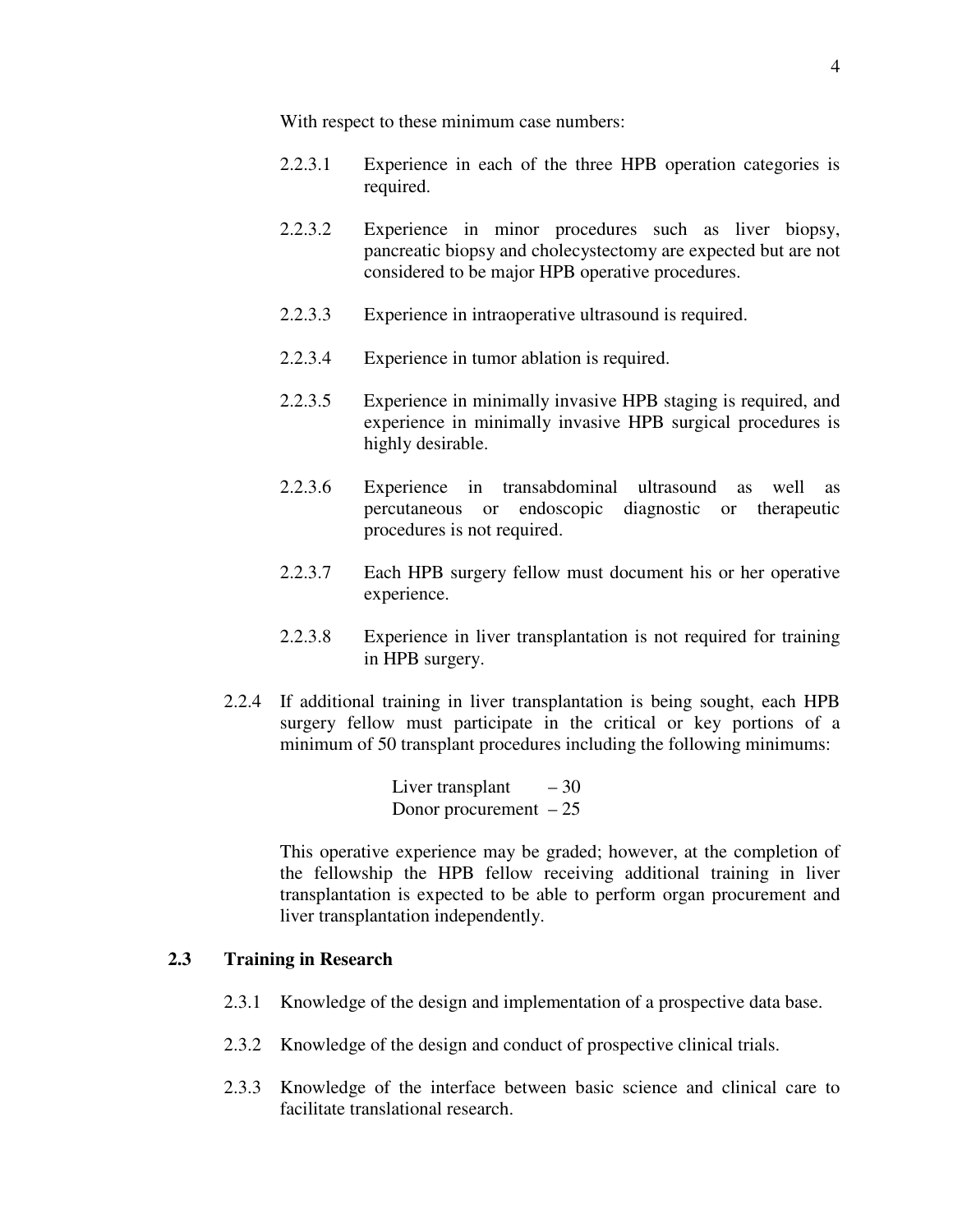2.3.4 Knowledge of statistical methods to properly evaluate the results of published research studies.

# **2.4 Training in Education**

- 2.4.1 Knowledge and skills to train students and residents in the multidisciplinary management of HPB patients.
- 2.4.2 Knowledge and skills to train non-physicians (physician assistants, nurse practitioners, etc.) in specialized HPB care.
- 2.4.3 Skills to organize and conduct HPB-related public education programs.

## **2.5 Leadership in HPB Disease**

- 2.5.1 Skills to develop and support:
	- institutional programs related to HPB malignancies including a tumor registry,
	- institutional policies regarding HPB surgery training,
	- multidisciplinary conferences on HPB disease, patient care and research, and
	- psychosocial and rehabilitative programs for HPB patients.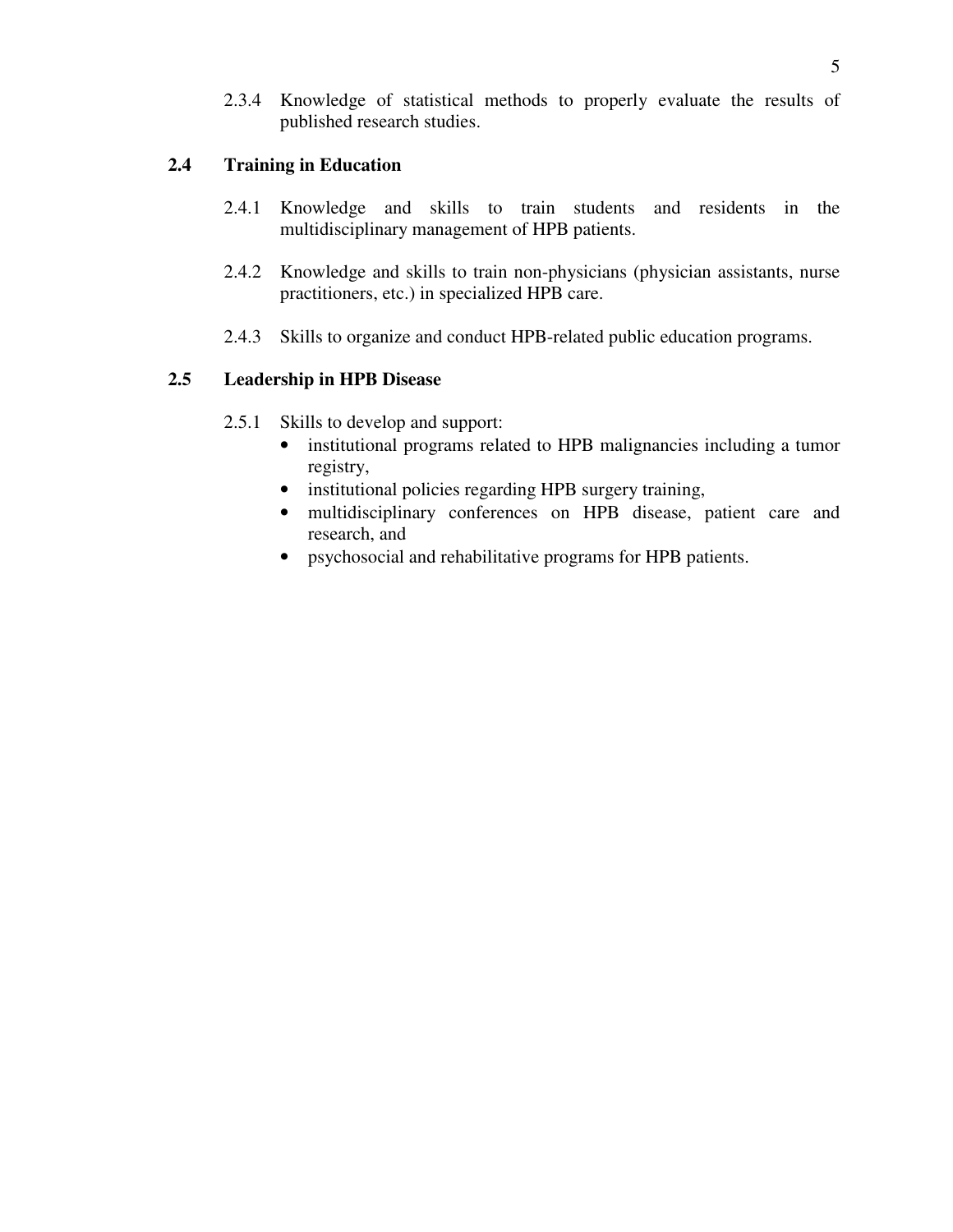#### **3.0 PROGRAM REQUIREMENTS**

#### **3.1 General Requirements**

An HPB Fellowship consists of a minimum of 12 months of continuous education and training following completion of a general surgery residency. At least 24 months are required if liver transplantation is included. A portion of the program should be devoted to clinical research. Fellows should have access to faculty who can mentor them in basic science research and have the option for such an experience if desired.

- 3.1.1 An adequate opportunity should be provided to interact with interventional radiologists, pancreatobiliary endoscopists, gastroenterologists, hepatologists, transplant surgeons, medical oncologists, radiation oncologists, and pathologists. These experiences may be obtained by formal rotations on specialty services, participation in structured multidisciplinary conferences, attendance at specialty tumor clinics, or inclusion of specialty patients on a single HPB service. Trainees should be taught the appropriate approach to interacting and communicating with referring physicians and nonHPB surgeons as well as to perform consultations for HPB patients.
- 3.1.2 Initial outpatient assessment, preoperative decision making, perioperative management, and patient follow-up are essential to the training experience. To the greatest extent possible, HPB fellows should participate in the preoperative evaluation, assessment, treatment planning, and postoperative ambulatory care of patients in whose surgery they participate. As a guide, HPB fellows should see preoperative and postoperative ambulatory patients at least one full day out of five, or its equivalent.
- 3.1.3 Clinical experience alone is insufficient education in HPB surgery. The training program must develop a regularly scheduled didactic program consisting of conferences, lectures, debate series, and/or journal club, covering not only clinical surgical problems but also nonsurgical, basic science, clinical research, and ethical problems. HPB fellows must participate, and program directors must be able to provide proof of fellow attendance at didactic conferences.
- 3.1.4 The HPB surgery fellowship program must not conflict with the regular general surgical training programs at the participating institution. HPB fellows' clinical responsibilities must be in accordance with the guidelines of governing surgical trainee review bodies. In most circumstances, an HPB fellow should not be responsible for the same patients or for the same service as the most senior general surgical trainee. In other words, the fellows' experience should not diminish the experience of general surgery trainees in their final year of training. Rather, an HPB surgery fellowship program should complement an institution's general surgery training program by developing a focus of excellence in HPB management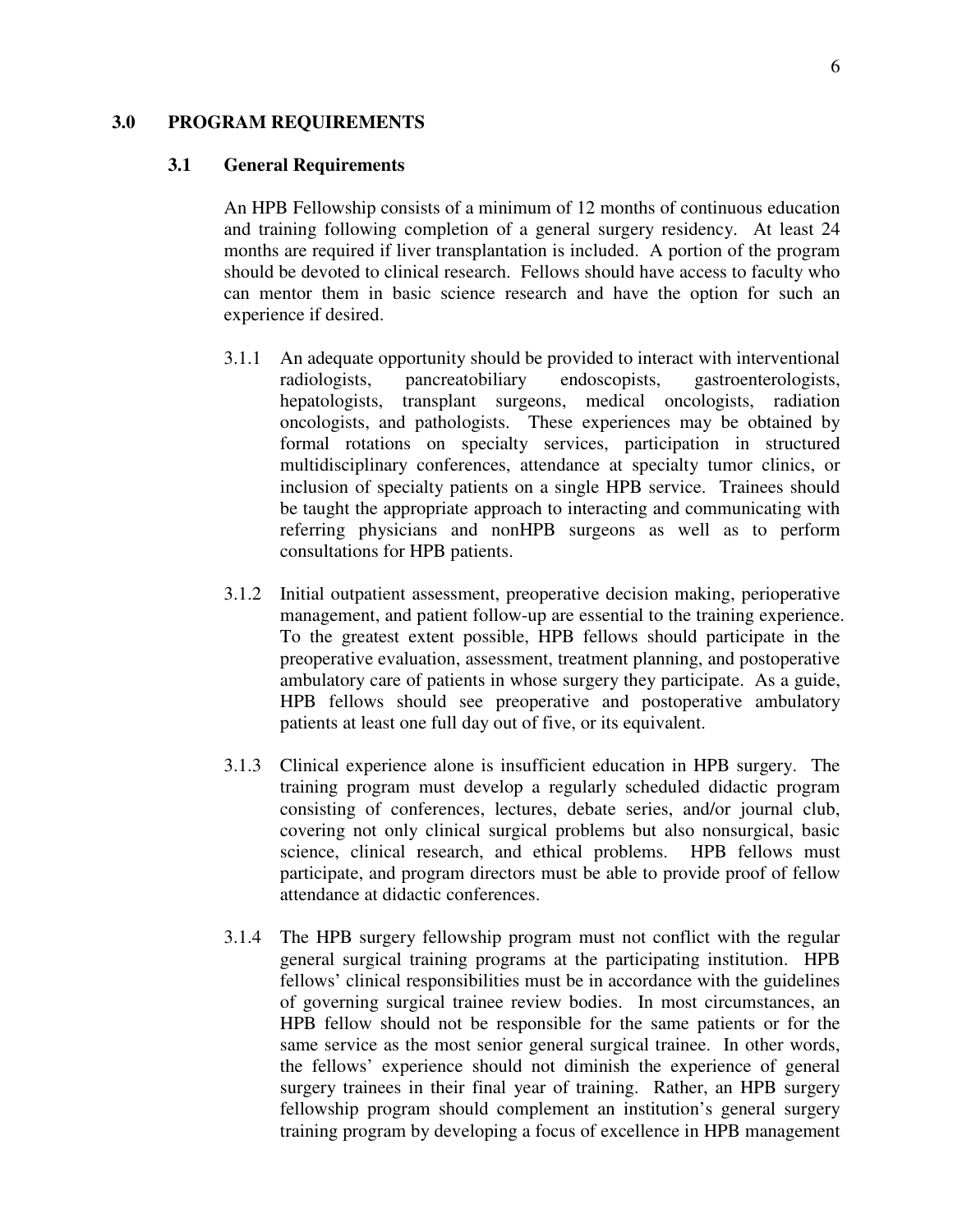that can be observed and experienced by all surgical trainees and attending staff.

- 3.1.5 The HPB fellowship sponsoring institution must be accredited by the responsible national organization overseeing healthcare quality issues. The general surgery training program of the sponsoring institution (if applicable) must be fully accredited by the appropriate national governing body charged with oversight of surgical training programs.
- 3.1.6 The institution must provide an appropriate educational environment and ensure adequate trainee supervision. Patient support services, work hours, and on-call schedules should be reasonable and allow HPB fellows to participate in scholarly activities such as in-house didactic conferences as well as local, regional and national meetings. Access to a library and onsite electronic literature retrieval capabilities are required.
- 3.1.7 The program director must be certified (or equivalent) in general surgery and a member of the International Hepato-Pancreato-Biliary Association (IHPBA), the American Hepato-Pancreato-Biliary Association (AHPBA), the Asian-Pacific Hepato-Pancreato-Biliary Association (A-PHPBA) or the European Hepato-Pancreato-Biliary Association (EHPBA). The faculty must demonstrate evidence of scholarly activity in HPB disease, as evidenced by participation in basic science research; clinical research protocols; presentations at local, regional, or national meetings; and/or publications in peer-reviewed journals.
- 3.1.8 Each HPB fellow's progress during the program must be formally evaluated in writing and feedback provided to the fellow at least semiannually by the HPB program director and faculty. The HPB fellow should be advised of any deficiencies in time to correct problems prior to completion of the fellowship.
- 3.1.9 HPB fellows must be given the opportunity to evaluate the program overall, as well as all rotations, conferences, and faculty. These evaluations should be obtained in as confidential a manner as possible. The program director should regularly assess the post-training clinical and research activities of past HPB surgery fellows to determine whether the goals of the training programs are being achieved, namely, the production of effective HPB surgery specialists.

### **3.2 Training in HPB Surgery**

- 3.2.1 Minimal times for HPB surgery and transplantation fellow training are outlined in 2.2.1 and 2.2.2, respectively.
- 3.2.2 Minimal operative experience for each fellow in HPB surgery for HPB operations are outlined in 2.2.3 and for liver transplantation are outlined in 2.2.4, respectively.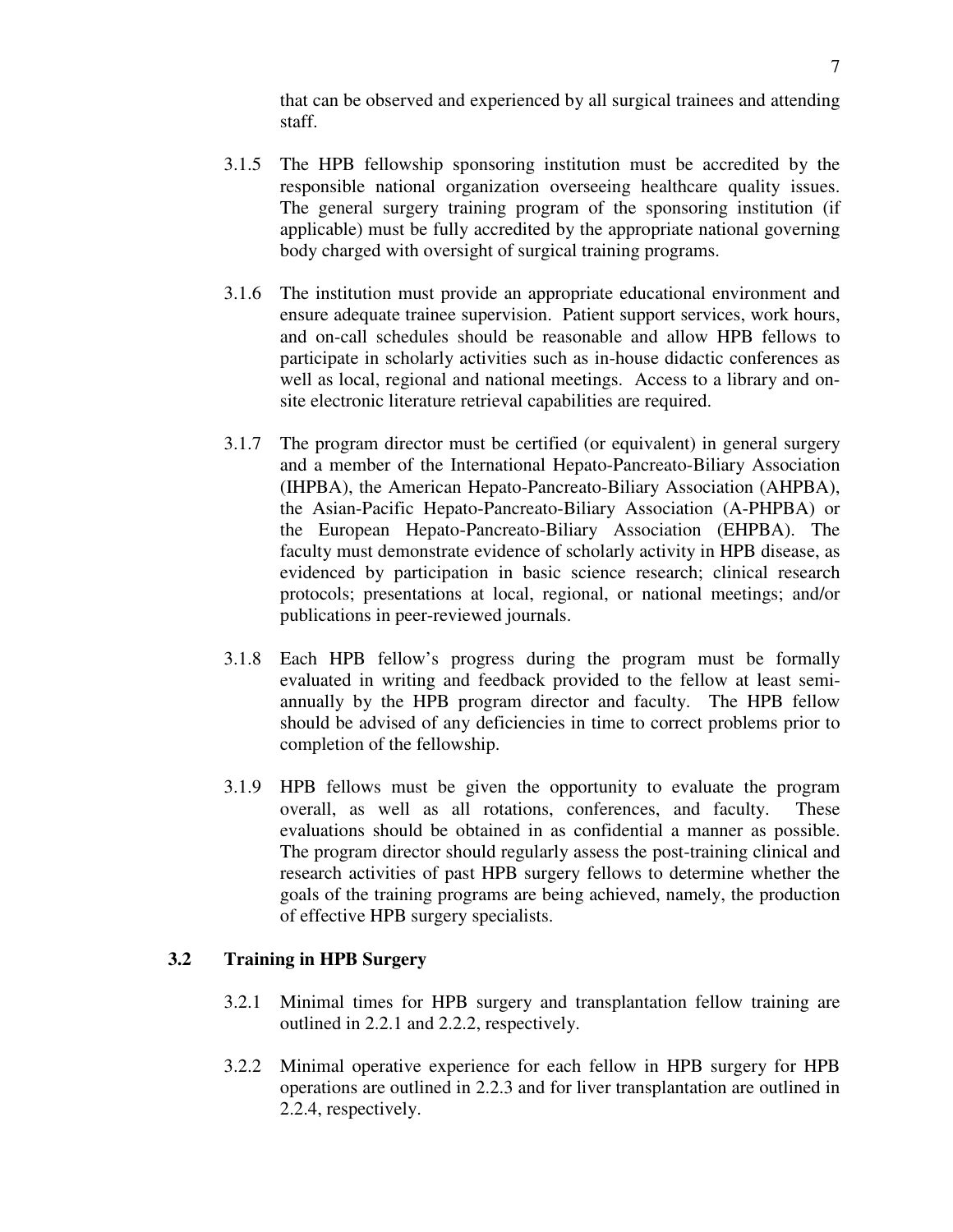- 3.2.3 The HPB program should provide a minimum of 100 major HPB operative procedures per year as well as adequate training for both HPB fellows and general surgery trainees, if present.
- 3.2.4 HPB programs that provide liver transplant experience should provide a minimum of 30 transplants per year as well as adequate training for both fellows and general surgery trainees, if present.
- 3.2.5 The HPB program should provide experience in intraoperative ultrasound, tumor ablation, and minimally invasive staging as well as exposure to minimally invasive HPB operations.
- 3.2.6 The program director should review the HPB fellow's operative log regularly. The program director must have a system to address and correct operative experience deficiencies promptly.

## **3.3 Additional Essential HPB Training**

- 3.3.1 The fellowship must provide exposure to and experience in the multidisciplinary management of HPB disease. Rotations on nonsurgical services alone will not substitute for an understanding of the integration of multiple HPB-related specialties in the treatment of HPB patients.
- 3.3.2 The fellowship must provide opportunities to participate in multidisciplinary clinics, tumor boards, or conferences. Specialists involved in these opportunities should include interventional and diagnostic radiologists, pancreatobiliary endoscopists, gastroenterologists, hepatologists, medical oncologists, radiation oncologists, pathologists, and transplant surgeons.
- 3.3.3 HPB fellows also should gain experience in providing supportive care to HPB patients, including pain management and parenteral and enteral alimentation, as well as rendering emergency surgical care. HPB fellows also should have an understanding of rehabilitative services in various settings.

## **3.4 Research Training**

- 3.4.1 Clinical research must be included in the training program. HPB fellows should have opportunities to design and implement clinical research protocols, and each HPB fellow should initiate or participate in an investigative project and should be sufficiently familiar with statistical methods to properly evaluate research results. Presentation and peerreviewed publication of at least one research project is expected.
- 3.4.2 Each HPB fellow must complete a course on clinical research on human subjects. Online courses approved by national research bodies are acceptable. Ethics of research on human subjects must be included in the curriculum.